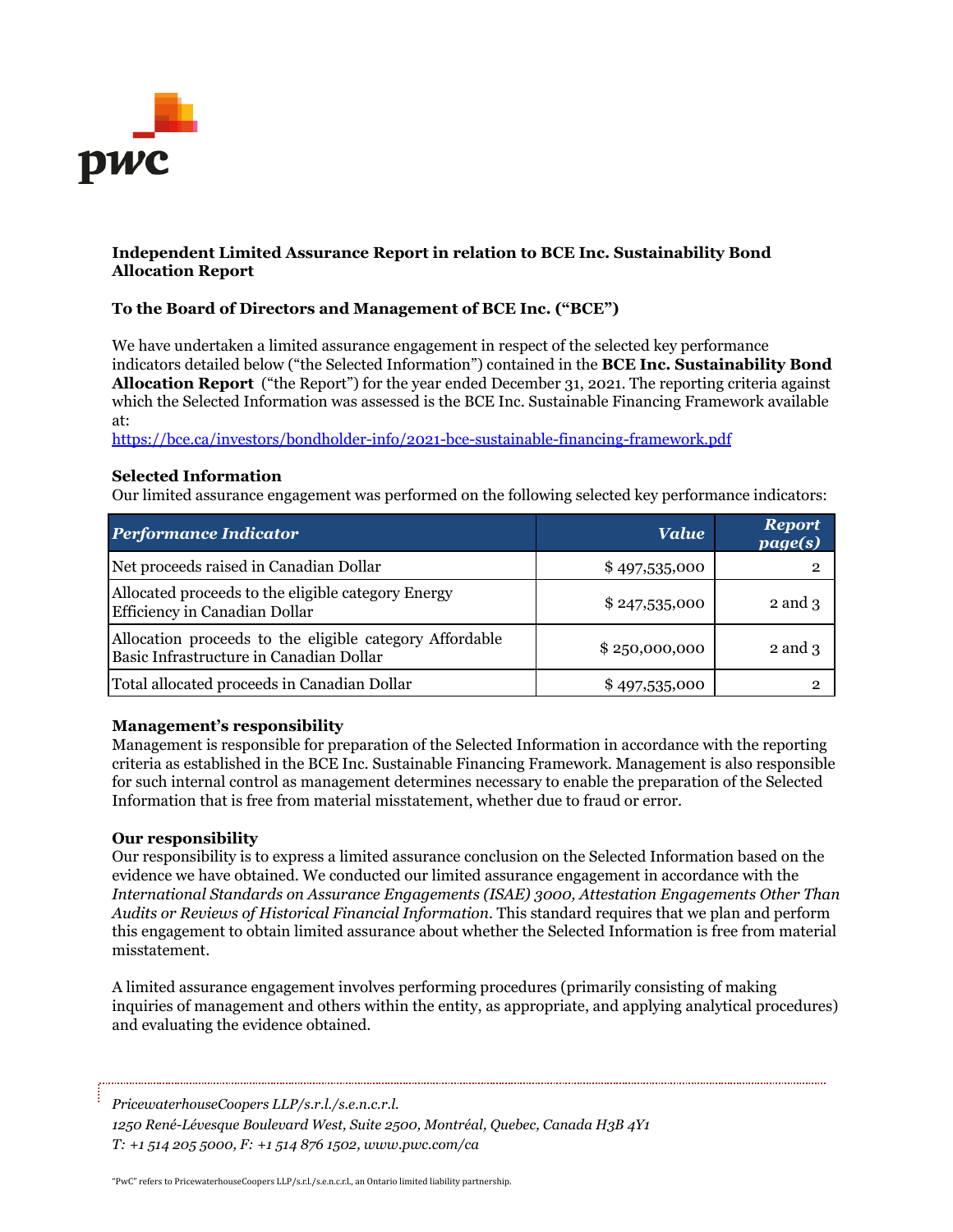

Misstatements can arise from fraud or error and are considered material if, individually or in the aggregate, they could reasonably be expected to influence the decisions of users of our report.

The procedures are selected based on our professional judgment, which includes identifying areas where the risks of material misstatement, whether due to fraud or error, in preparing the Selected Information in accordance with the criteria are likely to arise.

The procedures we performed were based on our professional judgment and included inquiries, observation of processes performed, inspection of documents, analytical procedures, evaluating the appropriateness of quantification methods and reporting policies, and agreeing or reconciling with underlying records. Given the circumstances of the engagement, our procedures included but were not limited to:

- making enquiries of BCE's management, including those with responsibility for sustainability bonds governance, management and reporting;
- evaluating the design of key structures, systems, processes and controls for managing, recording and reporting the Selected Information;
- reconciling the total values allocated to the underlying records;
- for a limited sample of projects, reconciling the allocated amounts to the accounting records and validating the eligibility of the project in the context of the framework; and
- evaluating the disclosure and presentation of the Selected Information in the Report.

The procedures performed in a limited assurance engagement vary in nature and timing from, and are less in extent than for a reasonable assurance engagement and, consequently, the level of assurance obtained is substantially lower than the assurance that would have been obtained had a reasonable assurance engagement been performed.

The Selected Information has been prepared to assist BCE's management to report to the Board the Selected Information in accordance with the criteria. As a result, the Selected Information may not be suitable for another purpose. Our report is intended solely for the use of BCE. We neither assume nor accept any responsibility or liability to any third party in respect of this report.

## **Our independence and quality control**

We have complied with the relevant rules of professional conduct/code of ethics applicable to the practice of public accounting and related to assurance engagements, issued by various professional accounting bodies, which are founded on fundamental principles of integrity, objectivity, professional competence and due care, confidentiality and professional behavior.

The firm applies Canadian Standard on Quality Control 1, *Quality Control for Firms that Perform Audits and Reviews of Financial Statements, and Other Assurance Engagements* and, accordingly, maintains a comprehensive system of quality control, including documented policies and procedures regarding compliance with ethical requirements, professional standards and applicable legal and regulatory requirements.